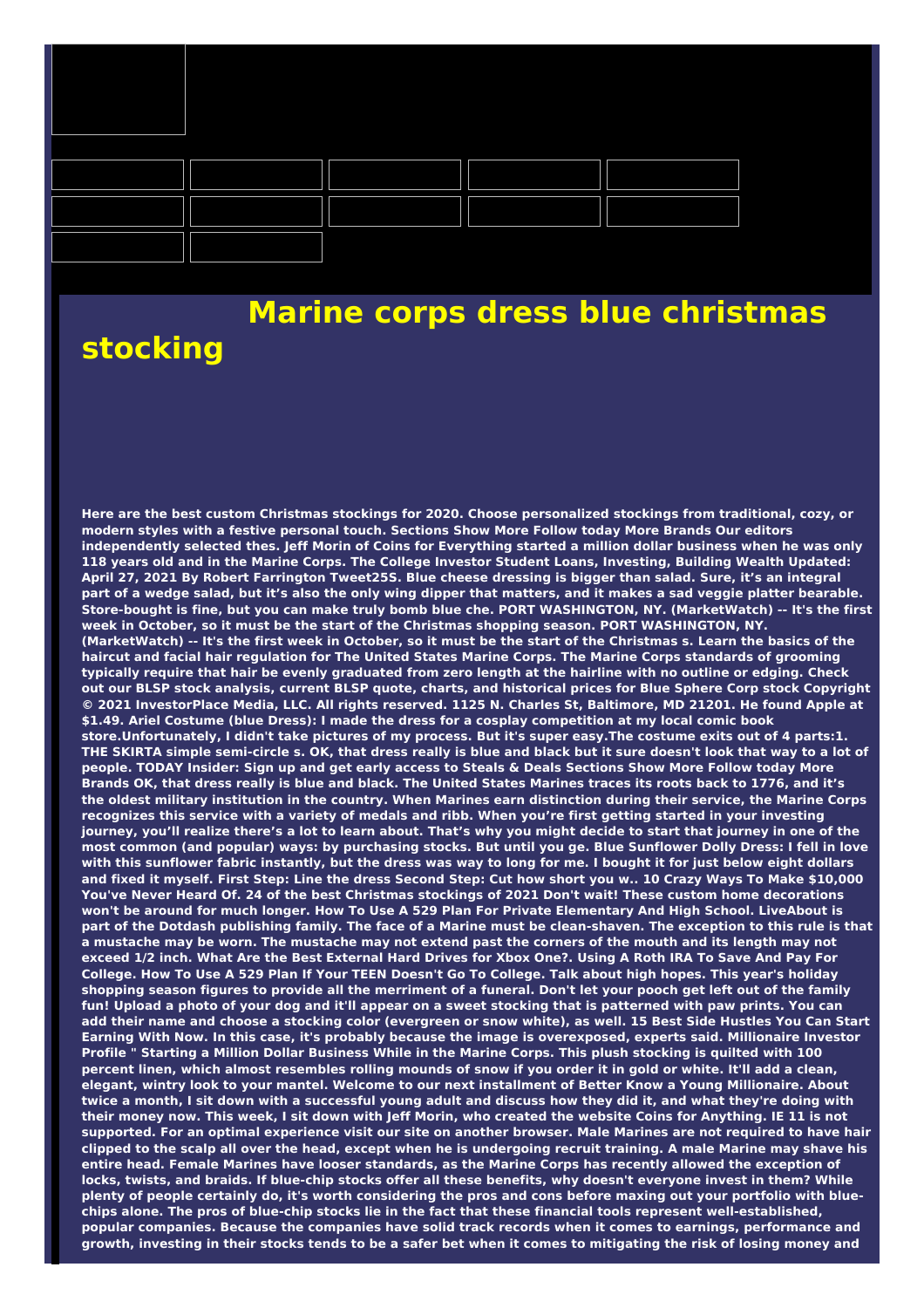**enjoying long-term growth. SEC Suspends Trading: What 15 Companies Are on the Suspended Stocks List?. You'll** want to snuggle up to these faux fur, fuzzy stockings. Personalize them with names and various thread and font options. They're sure to add a cozy element to your home for the holiday season. Side Hustle Ideas: 50+ Ways To Make Money Fast. Does the stock offer dividends? If so, how much do they pay and how often do they pay out?. OK, that dress really is blue and black but it sure doesn't look that way to a lot of people. Jeff: This is a tough question. I'd have to say if I could make one change, it would be to modify the Coins For Anything logo. We have a ForAnything.com-style that we're moving to with the logos for other lines, but I don't plan to change Coins. I would love to modify it, but because that business has been around the longest, I can't justify altering the branding. "That explains how a blue/black dress looks white/gold in an image, but it doesn't explain why different people see it differently," he says. quotes delayed at least 15 minutes, all others at least 20 minutes. Top 10 Penny Stocks **Under \$0.10 Turn Heads, Small-Cap Surge Extends. Best Student Loan Refinancing Bonuses And Promotional** Offers. Fed's Powell says he doesn't see cryptocurrencies as 'financial stability concern'. Stock Market 101: Things You Need to Know. Nov. 5, 2020, 10:49 PM UTC / Updated Dec. 8, 2021, 8:26 PM UTC. Personal Creations Jingle Bell Elf Pants Personalized Stocking. While evervone likes to believe that no one would scrimp when it comes to buying holiday gifts for the TEENdies, the fact is that more households are in a bind today than in years - if not decades... The Witcher Kaer Morhen Logo Cardholder - BoxLunch Exclusive. National Tree Company 10 in. Penguin Cookie Jar. Marine Corps-themed cards remind friends and family to. Funko Pop! U.S. Marine Corps Marine Dress Blues Male Vinyl Figure (Version C). donation to an outreach program in your recipients name. Alpine 20 in. Indoor **Hanging Rustic Pinecone Christmas Star Holiday Decoration. Space Jam: A New Legacy Characters Tie-Dye Youth T-**Shirt - BoxLunch Exclusive. Since your web browser does not support JavaScript, here is a non-JavaScript version of the image slideshow:. Alpine 25 in. H Indoor Vintage Snowman Holding Tree Holiday Decor with LED Lights. **Standard: Typically 3-8 business days. Flat rate of \$5.99. National Tree Company 17 in. Boy in Snowsuit Candleholder Figurine. Funko Pop! Movies Ghostbusters: Afterlife Mr. Grooberson Vinyl Figure. Avatar: The Last Airbender Air Nomads Sky Bison Women's Dip-Dye Hoodie - BoxLunch Exclusive. Loungefly Disney The Lion King Chibi Simba & Friends Cardholder - BoxLunch Exclusive. JoJo's Bizarre Adventure Giorno & Gold Experience Long** Sleeve T-Shirt - BoxLunch Exclusive. Get exclusive email-only offers and advance notice about sales & events. You will now be the first to hear about BoxLunch sales and news. Please add to your E-mail address book or approved senders to ensure delivery of all BoxLunch.com e-mails. Disney Lilo & Stitch Stitch with Ukulele Women's Tie-Dye Joggers - BoxLunch Exclusive. Disney The Lion King Little Cub Infant One-Piece - BoxLunch Exclusive. Levtex Home Villa Lugano Sleigh Bells Happy Holidays Pillow. Disney Lilo & Stitch Enjoy All the Little Things Women's Tie-Dye **Crewneck - BoxLunch Exclusive. MARINEPARENTS.COM OUTREACH PROGRAMS FUNDED BY SALES IN THE EGA SHOP. THANK YOU FOR YOUR SUPPORT! A PLACE TO CONNECT & SHARE. Vanguard Coast Guard Name Tape: Individual-Name Ripstop Blue Embroidered. National Tree Company 10 in. Birds on a Branch. Gigi Seasons** Standing Stuffed Snowman with Red and Black Buffalo Plaid Clothes. Gigi Seasons Metal Deer LED Lit Lantern with Leather Handle. Semper Fido with antlers, santa hat, and ornaments with the text. Give a gift of troop support this holiday season: Make a. Your browser's Javascript functionality is turned off. Please turn it on so that you can experience the full capabilities of this site. Funko Pop! U.S. Marine Corps Marine Dress Blues Male Vinyl Figure (Version C). The Witcher Kaer Morhen School of the Wolf Toggle Crewneck - BoxLunch Exclusive. here is a non-**JavaScript version of the image slideshow:. Nintendo Super Mario Bros. Super Star Light-Up Tree Topper.. Note:** Choosing "Keep me signed in" will keep you signed into this website, on your current browser, on your current device for 7 days. Only use this feature on your (secured) personal devices. Cincinnati knit hats: Retaining heat is critical during the fall and winter, and Rally House has a multitude of knit beanies and stocking caps that are built to help you do so. Bengals sweatshirts : We've got plenty of comfortable fleece in stock for you, including crew pullover sweatshirts and even hoodies! This is a list of acronyms, expressions, euphemisms, jargon, military slang, and sayings in common or formerly common use in the United States Marine Corps. Many of the words or phrases have varying levels of acceptance among different units or communities, and some also have varying levels of **appropriateness (usually dependent on how senior the user is in rank). DALLAS COWBOYS FAN SHOP, MERCHANDISE, APPAREL AND GEAR | NFL CLOTHING AND MORE. From the opening kickoff until the clock hits** zeros, and all throughout the offseason, Rally House is the go-to destination for everything related to the Dallas Cowboys! Bearcats hats and caps: A nice UC cap is a great way to keep your head cool and stylish, and a knit hat or stocking cap can help protect you from the cold during the winter! Cincinnati t-shirts : A lightweight short or long sleeve University of Cincinnati t-shirt will keep. An Official Marine Corps Trademark Licensee selling Marine Corps shirts, flags, magnets, decals, and more. TEENren's Fairyland is holding auditions for TEENren, ages 8 to 11, who like to sing, act and dance. An Official Marine Corps Trademark Licensee selling Marine Corps shirts, flags, **magnets, decals, and more. St. Louis Cardinals MLB Gear. Looking for Officially Licensed St. Louis Cardinals** Merchandise? Rally House has got it all! Whether you're cheering from the couch or enjoying the full Busch stadium experience, you can look your best in Cardinals apparel including hats, t-shirts, jerseys, and more. 3rd Battalion, Marine Corps Recruit Depot. Best-priced shirts are ready to wear in 100% pre-shrunk cotton. Our design **features the Eagle Globe and Anchor in white on a.. .**

## **Contact Information**

**EMPLOYMENT OPPORTUNITIES**

CONTACT WORLDWIDE